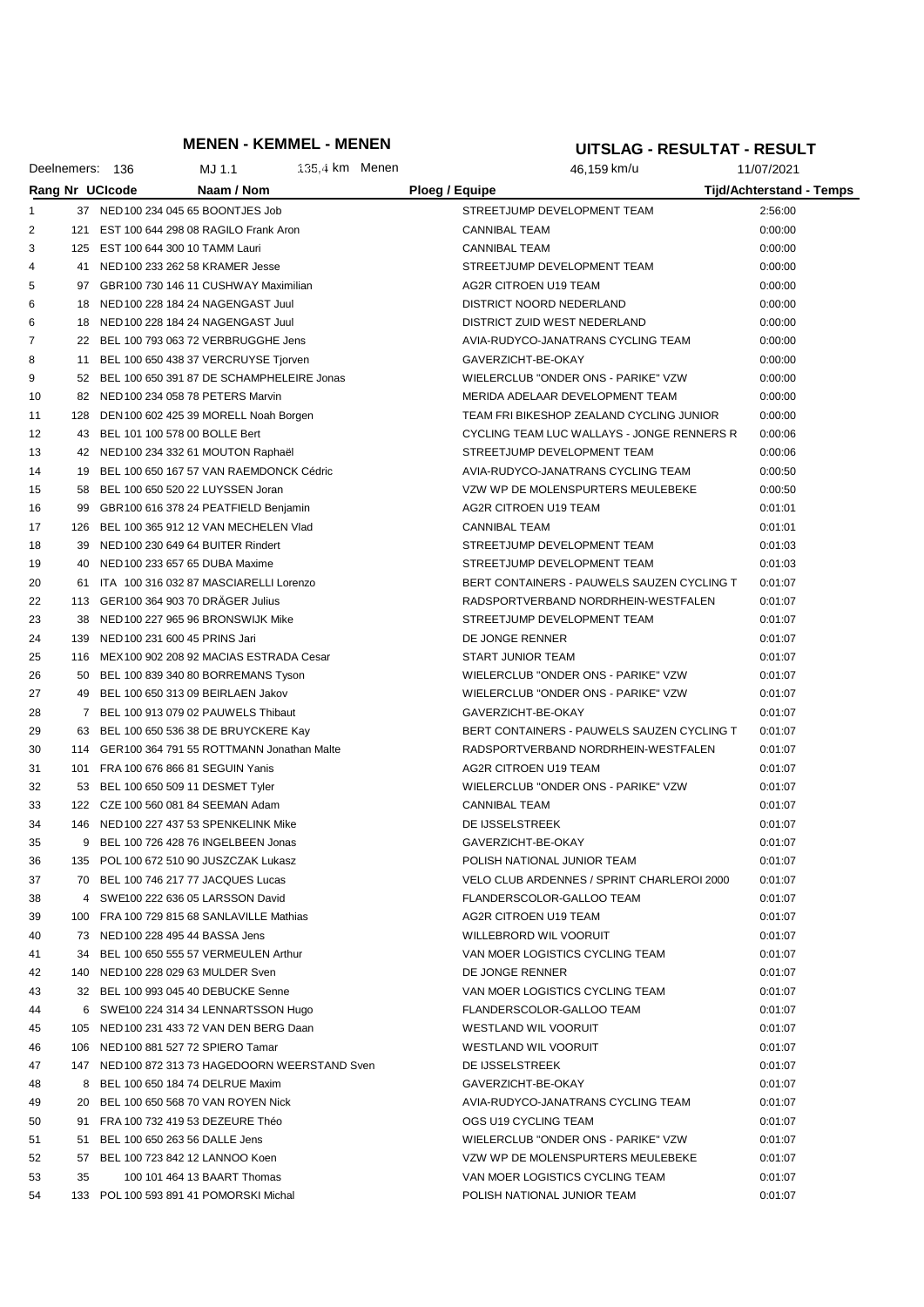## **MENEN - KEMMEL - MENEN**

#### **UITSLAG - RESULTAT - RESULT**

|     |    | Deelnemers: 136        | MJ 1.1                                         | $135.4 \text{ km}$ Menen |                | 46,159 km/u                                | 11/07/2021                      |
|-----|----|------------------------|------------------------------------------------|--------------------------|----------------|--------------------------------------------|---------------------------------|
|     |    | <b>Rang Nr UCIcode</b> | Naam / Nom                                     |                          | Ploeg / Equipe |                                            | <b>Tijd/Achterstand - Temps</b> |
| 55  |    |                        | 33 BEL 100 650 183 73 MALFAIT Jean-Louis       |                          |                | VAN MOER LOGISTICS CYCLING TEAM            | 0:01:07                         |
| 56  |    |                        | 143 NED 100 232 005 62 BRETHOUWER Yorick       |                          |                | DE JONGE RENNER                            | 0:01:07                         |
| 57  |    |                        | 13 NED 100 846 194 47 STEENBERGEN Mees         |                          |                | DISTRICT NOORD NEDERLAND                   | 0:01:07                         |
| 57  |    |                        | 13 NED 100 846 194 47 STEENBERGEN Mees         |                          |                | DISTRICT ZUID WEST NEDERLAND               | 0:01:07                         |
| 58  |    |                        | 74 NED 100 457 752 90 BRAND Nick               |                          |                | WILLEBRORD WIL VOORUIT                     | 0:01:07                         |
| 59  |    |                        | 120 VEN 100 847 971 78 BRICEÑO Leomar          |                          |                | <b>START JUNIOR TEAM</b>                   | 0:01:07                         |
| 60  | 65 |                        | BEL 100 650 738 46 CEULEMANS Niels             |                          |                | BERT CONTAINERS - PAUWELS SAUZEN CYCLING T |                                 |
|     |    |                        |                                                |                          |                | MERIDA ADELAAR DEVELOPMENT TEAM            | 0:01:07                         |
| 61  |    |                        | 83 NED 100 234 008 28 WILLEMSEN Justus         |                          |                |                                            | 0:01:07                         |
| 62  |    |                        | 134 POL 100 593 913 63 GAJDULEWICZ Mateusz     |                          |                | POLISH NATIONAL JUNIOR TEAM                | 0:01:07                         |
| 63  |    |                        | 2 SWE100 222 587 53 DAHLBLOM Acke              |                          |                | FLANDERSCOLOR-GALLOO TEAM                  | 0:01:07                         |
| 64  |    |                        | 86 NED 101 069 931 05 VAN AALST Timo           |                          |                | ZUID WEST NEDERLAND                        | 0:01:07                         |
| 65  |    |                        | 5 BEL 100 650 705 13 VANDAMME Milan            |                          |                | FLANDERSCOLOR-GALLOO TEAM                  | 0:01:07                         |
| 66  |    |                        | 79 NED 100 810 294 37 KRANENBURG Joris         |                          |                | MERIDA ADELAAR DEVELOPMENT TEAM            | 0:01:07                         |
| 67  |    |                        | 145 NED 100 233 509 14 AVERESCH Lucas          |                          |                | DE IJSSELSTREEK                            | 0:01:07                         |
| 68  |    |                        | 31 BEL 100 754 647 68 MAEREVOET Nils           |                          |                | VAN MOER LOGISTICS CYCLING TEAM            | 0:01:07                         |
| 69  |    |                        | 137 POL 100 639 411 68 PACALOWSKI Iwo          |                          |                | POLISH NATIONAL JUNIOR TEAM                | 0:01:07                         |
| 70  |    |                        | 127 DEN 100 546 010 78 DAVIDSEN Frederik       |                          |                | TEAM FRI BIKESHOP ZEALAND CYCLING JUNIOR   | 0:01:07                         |
| 71  |    |                        | 62 BEL 100 650 396 92 PAUWELS Pieter           |                          |                | BERT CONTAINERS - PAUWELS SAUZEN CYCLING T | 0:01:07                         |
| 72  |    |                        | 84 NED 100 499 061 77 LINDERS Floris           |                          |                | MERIDA ADELAAR DEVELOPMENT TEAM            | 0:01:07                         |
| 73  |    |                        | 16 NED 100 891 366 17 BOUMA Jelle              |                          |                | DISTRICT ZUID WEST NEDERLAND               | 0:01:07                         |
| 73  |    |                        | 16 NED 100 891 366 17 BOUMA Jelle              |                          |                | <b>DISTRICT NOORD NEDERLAND</b>            | 0:01:07                         |
| 74  |    |                        | 107 NED 100 599 334 52 VAN SCHIE Thijs         |                          |                | <b>WESTLAND WIL VOORUIT</b>                | 0:01:07                         |
| 75  |    |                        | 119 ARG100 593 829 76 MANANI Leonel            |                          |                | <b>START JUNIOR TEAM</b>                   | 0:01:07                         |
| 76  |    |                        | 77 NED 100 232 350 19 MEINEMA Lennard          |                          |                | WILLEBRORD WIL VOORUIT                     | 0:01:07                         |
| 77  |    |                        | 72 BEL 101 003 538 57 STIEVENART Maxim         |                          |                | VELO CLUB ARDENNES / SPRINT CHARLEROI 2000 | 0:01:07                         |
| 78  |    |                        | 24 BEL 100 650 322 18 DE BAETS Jarno           |                          |                | AVIA-RUDYCO-JANATRANS CYCLING TEAM         | 0:01:07                         |
| 79  |    |                        | 129 DEN 100 505 255 63 LEVRING Tobias          |                          |                | TEAM FRI BIKESHOP ZEALAND CYCLING JUNIOR   | 0:01:07                         |
| 80  |    |                        | 71 BEL 100 678 558 27 DERREVEAUX Tom           |                          |                | VELO CLUB ARDENNES / SPRINT CHARLEROI 2000 | 0:01:07                         |
| 81  | 55 |                        | BEL 100 650 417 16 BAELE Jason                 |                          |                | VZW WP DE MOLENSPURTERS MEULEBEKE          | 0:01:07                         |
| 82  |    |                        | 95 FRA 100 715 529 41 RIFFLET Théo             |                          |                | OGS U19 CYCLING TEAM                       | 0:01:07                         |
| 83  |    |                        | 47 BEL 100 650 134 24 DELANNOY Pieter          |                          |                | CYCLING TEAM LUC WALLAYS - JONGE RENNERS R | 0:01:07                         |
| 84  |    |                        | 98 FRA 100 691 241 03 DELAUNAY Estevan         |                          |                | AG2R CITROEN U19 TEAM                      | 0:01:07                         |
| 85  |    |                        | 144 NED 100 231 077 07 VAN VLIET Michiel       |                          |                | DE JONGE RENNER                            | 0:01:07                         |
| 86  |    |                        | 10 BEL 100 723 829 96 REMMERIE Wout            |                          |                | GAVERZICHT-BE-OKAY                         | 0:01:07                         |
| 87  |    |                        | 46 BEL 101 099 309 89 VANASSCHE Thomas         |                          |                | CYCLING TEAM LUC WALLAYS - JONGE RENNERS R | 0:01:07                         |
| 88  |    |                        | 118 CHI 100 600 393 44 ITURRIETA WILSON Miguel |                          |                | START JUNIOR TEAM                          | 0:01:07                         |
| 89  |    |                        | 21 BEL 100 650 382 78 CLAESSENS Robbe          |                          |                | AVIA-RUDYCO-JANATRANS CYCLING TEAM         | 0:01:07                         |
| 90  |    |                        | 96 FRA 100 691 957 40 ROLLANDT Mady            |                          |                | OGS U19 CYCLING TEAM                       | 0:01:07                         |
| 91  |    |                        | 36 BEL 100 650 813 24 DE VALCK Asger           |                          |                | VAN MOER LOGISTICS CYCLING TEAM            | 0:01:07                         |
| 92  |    |                        | 141 NED 100 891 375 26 ALBERTS Micky           |                          |                | DE JONGE RENNER                            | 0:01:07                         |
| 93  |    |                        | 78 NED 100 228 166 06 VAN GIJSEL Tycho         |                          |                | WILLEBRORD WIL VOORUIT                     | 0:01:24                         |
| 94  |    |                        | 23 BEL 100 664 788 31 D'HOLLANDER Luca         |                          |                | AVIA-RUDYCO-JANATRANS CYCLING TEAM         | 0:01:35                         |
| 95  |    |                        | 142 NED 10 023 265 63 VAN OORD Rowan           |                          |                | DE JONGE RENNER                            | 0:01:52                         |
| 96  |    |                        | 75 NED 100 234 080 03 HUITEMA Jasper           |                          |                | WILLEBRORD WIL VOORUIT                     | 0:02:03                         |
| 97  |    |                        | 136 POL 100 592 411 16 MACIEJUK Kacper         |                          |                | POLISH NATIONAL JUNIOR TEAM                | 0:02:05                         |
| 98  |    |                        | 149 NED 100 715 444 53 VERBRUGGEN Luuk         |                          |                | DE IJSSELSTREEK                            | 0:02:13                         |
| 99  |    |                        | 3 BEL 100 650 269 62 EECKHOUT Sander           |                          |                | FLANDERSCOLOR-GALLOO TEAM                  | 0:02:15                         |
| 100 |    |                        | 45 BEL 100 650 258 51 TANGHE Milan             |                          |                | CYCLING TEAM LUC WALLAYS - JONGE RENNERS R | 0:02:19                         |
| 101 |    |                        | 48 BEL 100 724 580 71 VLEIRICK Warre           |                          |                | CYCLING TEAM LUC WALLAYS - JONGE RENNERS R | 0:02:25                         |
| 102 |    |                        | 81 NED 100 234 422 54 VAN DER WAL Rik          |                          |                | MERIDA ADELAAR DEVELOPMENT TEAM            | 0:02:41                         |
| 103 |    |                        | 80 NED 100 232 924 11 HEZEMAN Stijn            |                          |                | MERIDA ADELAAR DEVELOPMENT TEAM            | 0:02:42                         |
| 104 | 64 |                        | BEL 100 650 816 27 ROMMELAERE Iben             |                          |                | BERT CONTAINERS - PAUWELS SAUZEN CYCLING T | 0:02:54                         |
| 105 |    |                        | 54 BEL 100 783 592 10 DEWEERD Ugo              |                          |                | WIELERCLUB "ONDER ONS - PARIKE" VZW        | 0:02:54                         |
| 106 |    |                        | 123 CAN 100 462 579 67 BIBIC Dylan             |                          |                | <b>CANNIBAL TEAM</b>                       | 0:03:29                         |
|     |    |                        |                                                |                          |                |                                            |                                 |